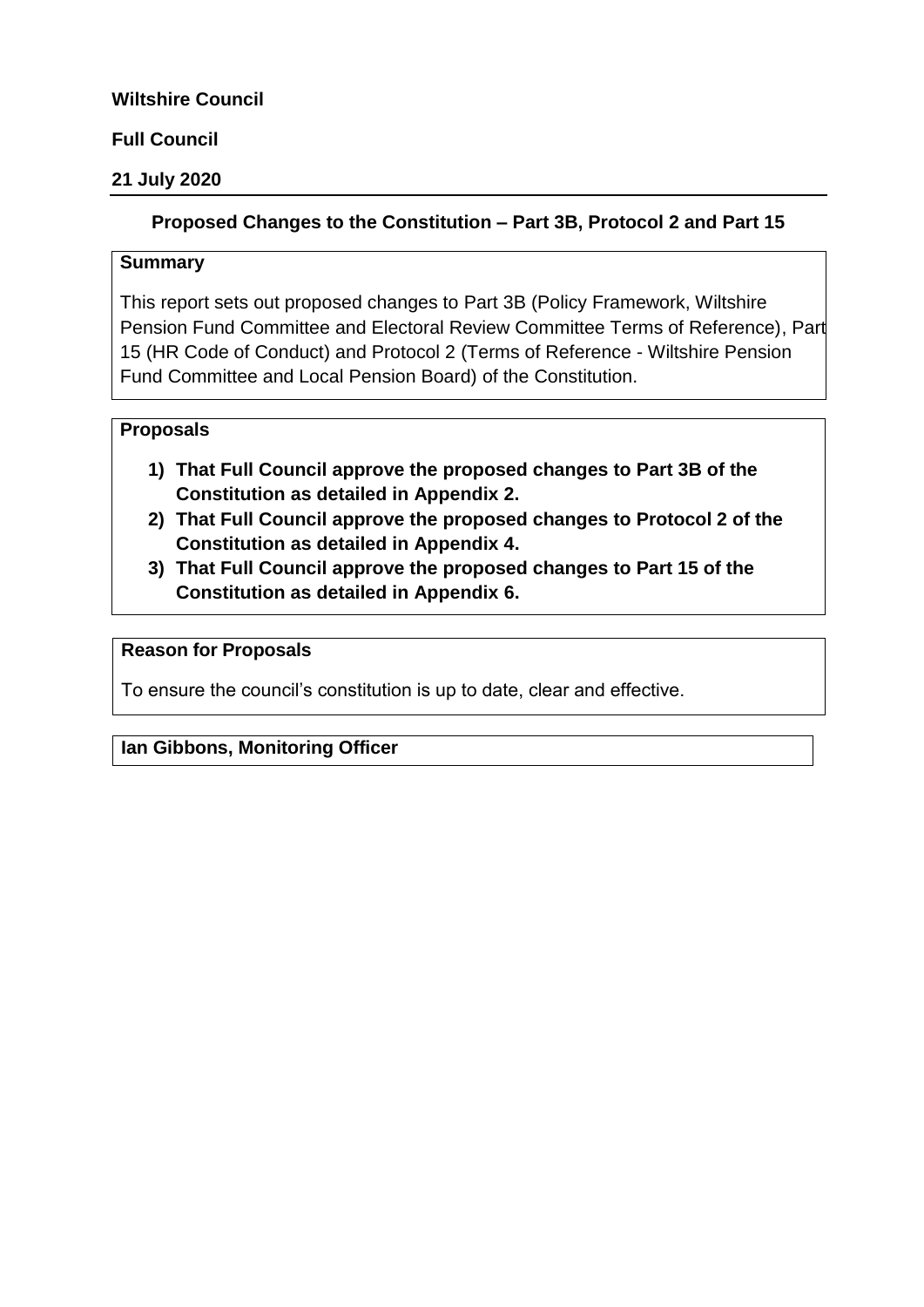### **Wiltshire Council**

#### **Full Council**

### **21 July 2020**

#### **Proposed Changes to the Constitution**

#### **Purpose of Report**

- 1. This report asks Full Council to consider recommendations of the Standards Committee or Staffing Policy Committee in relation to the following items:
	- Part 3B and Protocol 2 of the Constitution in relation to the Wiltshire Pension Fund Committee and Local Pension Board.
	- Part 3B of the Constitution in relation to the Policy Framework.
	- Part 15 of the Constitution in relation to the Human Resources Code of Conduct.
- 2. And to consider further proposed changes to the Constitution in relation to:
	- Part 3B of the Constitution in relation to the terms of reference of the Electoral Review Committee.

#### **Background**

- 3. The Standards Committee has responsibility for oversight of the Council's Constitution. It has established a cross party working group, the Constitution Focus Group, to advise and assist in carrying out this function.
- 4. The Focus Group met on 14 June 2019, 15 January 2020 and 17 June 2020 to review sections of the Constitution, including the sections of Part 3B and Protocol 2 as detailed under paragraph 1 above. The notes of those meetings can be found at **Appendix 1a**.
- 5. The Standards Committee met on 7 July 2020 to consider the proposals from the Focus Group and resolved to recommend them to Full Council. The minutes of the meeting can be found at **Appendix 1b**.
- 6. The HR Code of Conduct, Part 15 of the Constitution, was considered by the Staffing Policy Committee at its meeting on 3 June 2020. The relevant section of the minutes of that meeting are included in **Appendix 1c**.
- 7. The Electoral Review Committee has responsibility for oversight of Electoral Reviews, Community Governance Reviews, Polling District and Polling Place Reviews and other electoral services matters.

#### **Main Considerations**

Part 3B of the Constitution (Functions of the Council, Committees and Cabinet) and Protocol 2 of the Constitution – Wiltshire Pension Fund Committee and Local Pension Board

8. Paragraphs 2.7 and 7 of Part 3B of the Constitution set out the responsibilities of the Wiltshire Pension Fund Committee and Local Pension Board respectively. Full Terms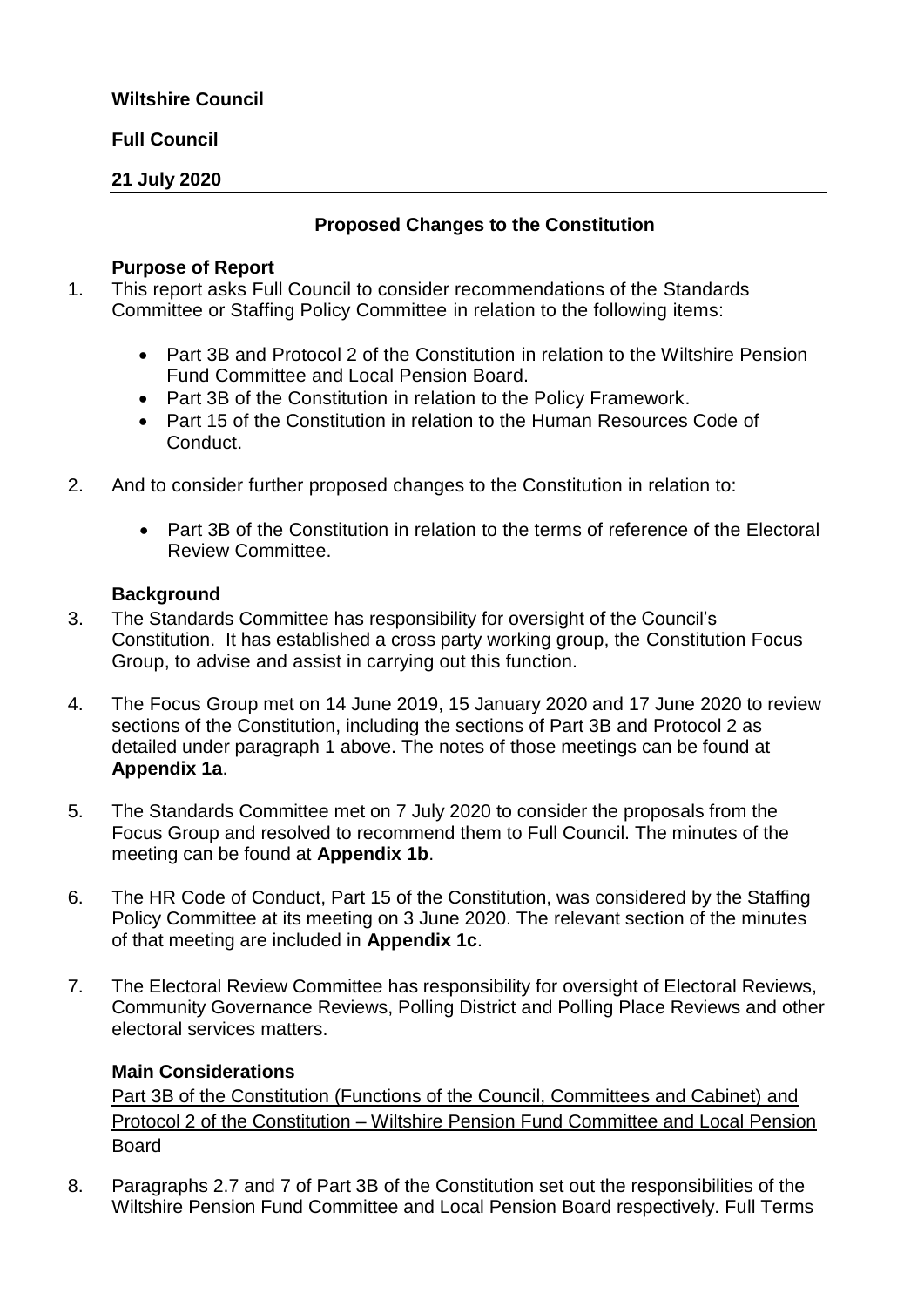of Reference of the Local Pension Board are then set out in Protocol 2 of the Constitution.

- 9. The Wiltshire Pension Fund Committee and Local Pension Board members completed an effectiveness review in November 2018 co-ordinated by the Fund's Actuarial Consultants Hymans Robertson, following which recommendations were made in the way the Committee and Board should operate. These recommendations were considered by a focus group of key Pension Fund stakeholders in January 2019 at which key actions were agreed.
- 10. One of these actions was to review the existing terms of reference under the Constitution in respect of both the Wiltshire Pension Fund Committee and Local Pension Board to ensure that:
	- Each terms of reference remained relevant to the statutory purpose of its group;
	- All members had a clearer understanding of their roles and responsibilities relative to their group and those of the other group;
	- The terms of reference would be harmonised in purpose with the other group; and,
	- Where required, the terms of reference would be increased in scope, if it were silent in its content or loosened in its nature if it were found to be to prescriptive and impractical to execute in its nature.
- 11. The reasons for the sections becoming misaligned over the past few years has been due to the increased complexity of the Fund's investment strategy requiring the creation of the Investment Sub-Committee and new pensions legislation, notably the Public Services Pensions Act 2013 which initiated the introduction of the Local Pension Board in April 2015.
- 12. The Focus Group had considered the existing terms of reference, detailed in **Appendices 2 and 3**, had been lacking in content, clarity and functional execution in respect of certain procedures and that it was appropriate to recommend amendment to these paragraphs in relation to the overall operational effectiveness of the Administering Authority's Pension Fund.
- 13. The Standards Committee accepted the conclusion of the Focus Group and resolved to recommends the series of changes set out in **Appendix 2** (track changes) and **Appendix 4** (Protocol 2), a summary of which are highlighted below:

## Part 3, Section 2.7 – Terms of Reference for the Wiltshire Pension Fund Committee

14. To create a Protocol 2A document which enhances the Terms of Reference paragraphs by either adding or amending them as described below;

## **Additions**

- An introduction defining the formation of the Fund;
- An interpretations paragraph providing background guidance;
- A Duties of Committee paragraph concerning member conduct and registration of interests;
- A Duties of the Chairman paragraph providing clarity over the management of the Committee;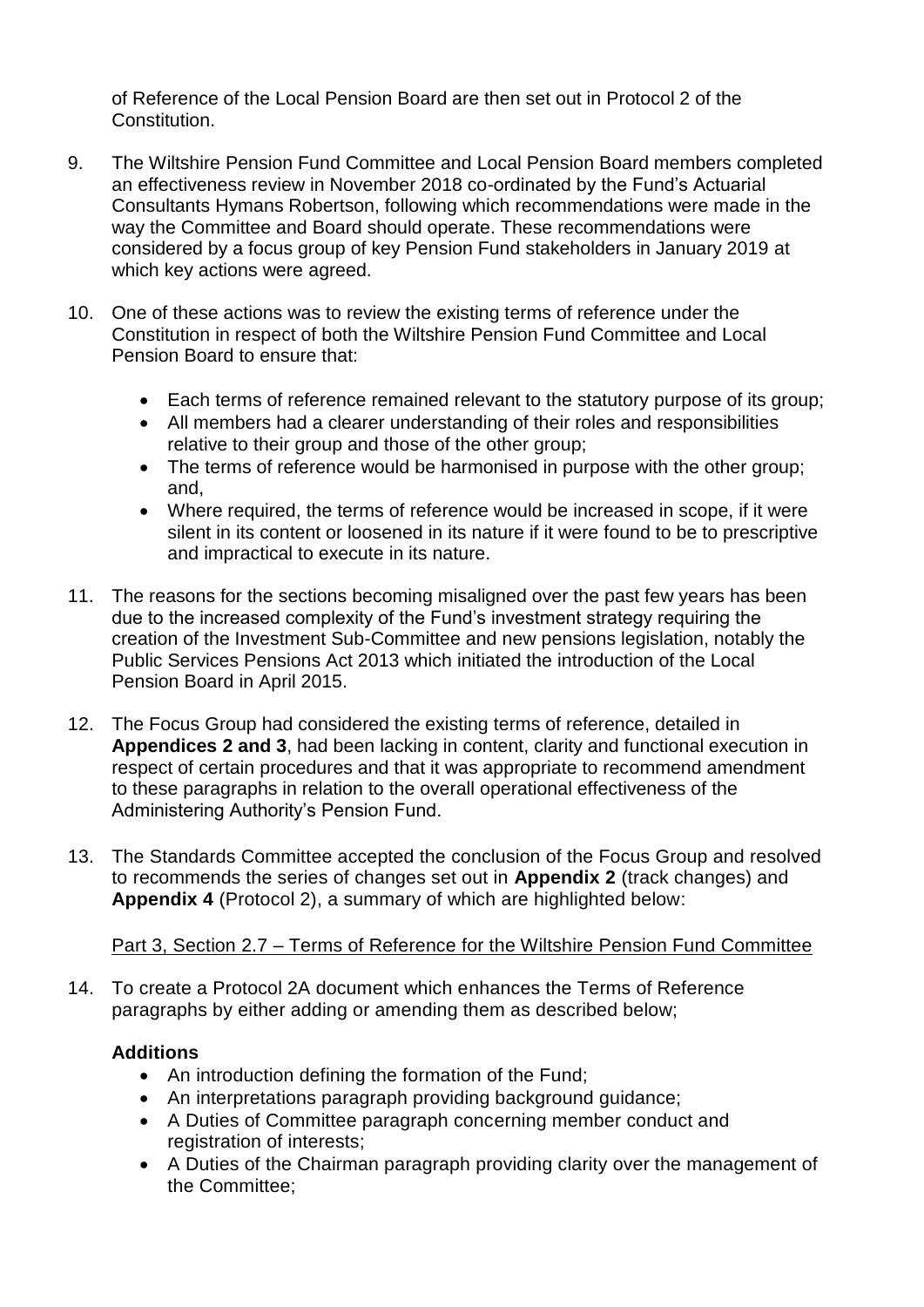- Meetings paragraphs;
- Quorum paragraphs;
- Functions of the Committee paragraphs detailing the policy framework in which the Committee would operate; and
- Delegations paragraphs setting out its relationship with the Committee's Investment sub-Committee and officers supporting the Committee.

## **Amended**

- Paragraph 2.7.2 was amended and retitled into two paragraphs namely "Statement of purpose" and "Reporting" to enable distinction in these functional areas;
- Paragraph 2.7.1 was amended and retitled "Membership" and separated into two paragraphs within Protocol 2A; and
- Paragraph 2.7.3 was amended and retitled "Recruitment process and term lengths". It now comprises of 8 paragraphs within Protocol 2A covering.
	- i) Elected member representatives;
	- ii) Elected Employer representatives;
	- iii) Non-voting Employee representatives;
	- iv) Appointment of Chair, Vice Chair and substitute members; and
	- v) Notification of appointment.

## Part 3, Section 7, Protocol 2 – ToR for the Wiltshire Pension Fund, Local Pension Board

- 15. The key material amendments over and above a number of housekeeping changes designed to enhance the Board's Terms of Reference paragraphs are described below:
	- It is now called Protocol 2B:
	- Member Representatives, which covered "For the initial member representatives" paragraphs between 17 to 21 and "For subsequent member representatives" paragraphs between 22 to 24 have been merged and simplified into "For the member representatives" paragraphs between 17 to 22;
	- Employer Representatives, which covered "For the initial employer representatives" paragraphs between 25 to 34 and "For subsequent employer representatives" paragraphs between 35 to 37 have been merged and simplified into "For the employer representatives" paragraphs between 23 to 33;
	- The Appointment of Chair process between paragraphs have been altered to a less prescriptive timeframe and now cover paragraphs 36 to 42;
- 16. In all bullet points above the basis for change highlighted by the effectiveness review was to;
	- i) Reflect representation as an ongoing process now that the Board had been established;
	- ii) Make the appointment of members less prescriptive as finding candidates who could fulfil the criteria and were willing to perform the role had become an overly difficult challenge; and
	- iii) Ensure that the democratic process remained clear.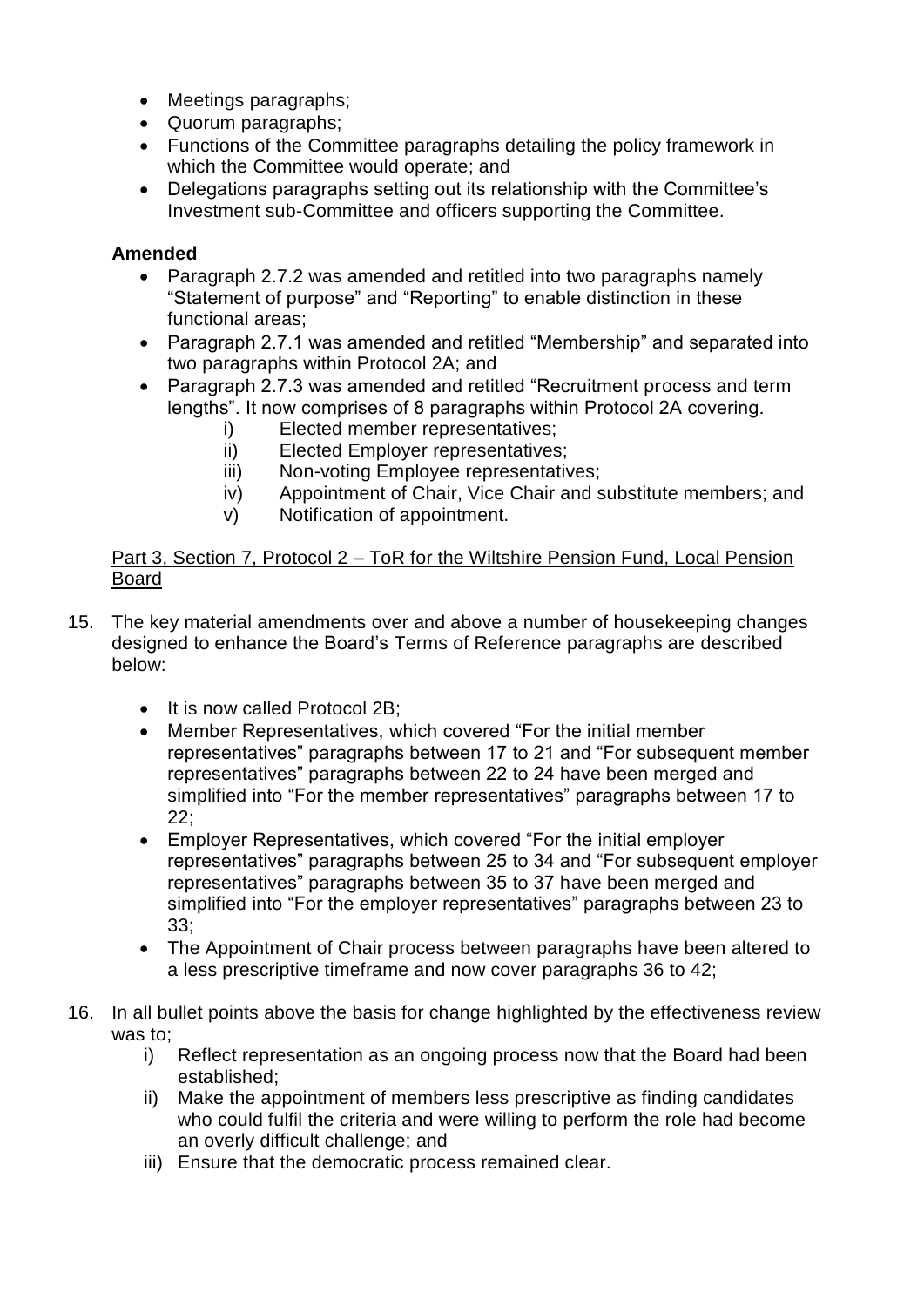- Independent governance adviser Paragraph 48 (now paragraph 44) was relaxed in that the Board should simply be able to use the adviser appointed by the Administering Authority for the benefit of the Committee. In practice, no conflict of interest is seen as being present, no appointment has ever been made and from a cost control viewpoint it would be an appointment which would be difficult to justify;
- Board Administration Paragraph 67 (now paragraph 63), the issuance of meeting packs was reduced from 7 to 5 working days to be consistent with the timeframe of other Council meeting pack issuances;
- Public Access to Board meetings and Information Paragraph 75 (now paragraph 70) was updated to reflect the restructure of officer appointments supporting the Board defining, by who may speak with the permission of the Chair;
- Budget Paragraph 83 (now paragraph 78) has been updated with a fourth allowance d) other contractual arrangements, as approved by Committee as part of the annual budget; and
- Reporting Paragraphs 90 to 93 (now paragraphs 85 to 88) have been reformatted to better reflect the actual reporting framework by which the Board communicates with both the Committee and publicly.

Part 3B of the Constitution (Functions of the Council, Committees and Cabinet) – Policy Framework

- 17. The Policy Framework is a list of key documents and policies which are required to be approved by Full Council, set out in Paragraph 1.1 and 1.2 of Part 3B. This is either because the policies are statutorily required, or by previous decision of Full Council.
- 18. As legislation and strategies change, the policy framework requires periodic review and updating. A review was therefore undertaken by the Corporate Governance Working Group.
- 19. The review identified a number of items which were no longer required to be approved by Full Council, or had been added to the required list, and a number of items were proposed to be removed as Full Council approval was not the most appropriate method for their review and approval.
- 20. The Focus Group and Standards were provided details of the review process. The Focus Group also requested the Carbon Reduction Strategy should be included as policy framework item in addition to other amendments, and Standards Committee then resolved to recommend that the relevant section of Part 3B of the constitution would read as below and set out in **Appendix 2**:

*Adopting the following statutory plans, strategies and documents as part of the policy framework of the Council:*

- *Emergency plans and civil contingency plans; Civil Contingencies Act 2004*
- *Local Transport Plan; Transport Act 2000*
- *Local Development Framework; Planning and Compulsory Purchase Act 2004*
- *Corporate Equality Plan; Public Sector Equality Duty under s149 of the Equality Act 2010*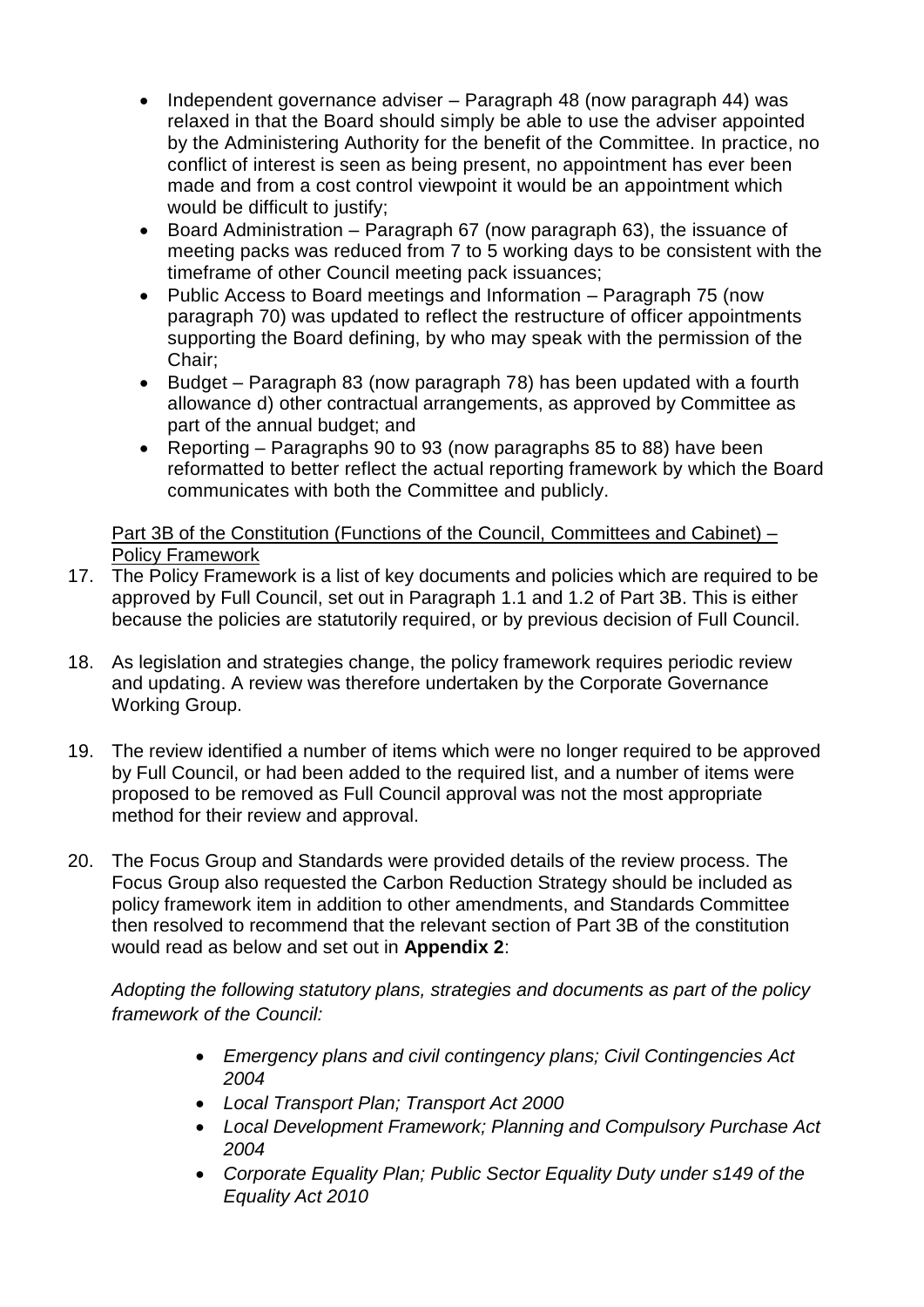- *Homelessness Strategy; Homelessness Act 2002*
- *Licensing Authority Policy Statement; Licensing Act 2003*
- *Gambling Act Statement of Principles; Gambling Act 2005*
- *Pay Policy Statement; Localism Act 2011*
- *Enforcement Policy; Legislative and Regulatory Reform Act 2006*
- *Air Quality Strategy; Environment Act 1995*
- *Contaminated Land Strategy; Part 2A Environmental Protection Act 1990*
- *Housing Renewal Strategy; Housing Act 2004*
- *Youth Justice Plan; Crime and Disorder Act 1998*

*Adopting the following non-statutory plans, strategies and documents which also form part of the policy framework of the Council:*

- *Corporate Parenting Policy*
- *Business Plan*
- *Corporate Asset Investment Strategy and Corporate Property Strategy*
- *Treasury Management Policy*
- *Capital Investment Strategy*
- *Carbon Reduction Strategy*

Part 3B of the Constitution (Functions of the Council, Committees and Cabinet) – Electoral Review Committee

- 21. The Terms of Reference of the Electoral Review Committee are set out at Paragraph 2.10 of Part 3B of the Constitution. The Committee has responsibility for oversight of Electoral Reviews, Community Governance Reviews, Polling District and Polling Place Reviews and other Electoral Services matters, making recommendations to Full Council or decisions as appropriate.
- 22. As a result of the Electoral Review of Wiltshire Council new Divisions have been approved for the elections in May 2021. In many cases, the council's existing community areas therefore no longer align with the Divisions. It is therefore necessary to approve new arrangements for Area Boards which can be implemented following the elections.
- 23. Given the successful engagement process with Members, parishes and the public during the Electoral Review and Community Governance Review, as undertaken by the Electoral Review Committee, it is proposed to amend the Terms of Reference of the Committee to enable it to make recommendations to Full Council on an Area Board Boundary Review, as set out in **Appendix 2**.

## Part 15 of the Constitution (HR Code of Conduct)

- 24. The HR Code of Conduct sets out minimum standards of behaviour for council employees, provides guidelines to help maintain and improve standards, and aims to protect the reputation of both employees and the council.
- 25. Changes to Part 15 included:
	- Replacing the behaviour framework with a new 'EPIC Values' document.
	- Including information about misconduct:
	- Including information about 'Mental health, drugs and alcohol issues';
	- Including information about 'if you experience poor behaviour';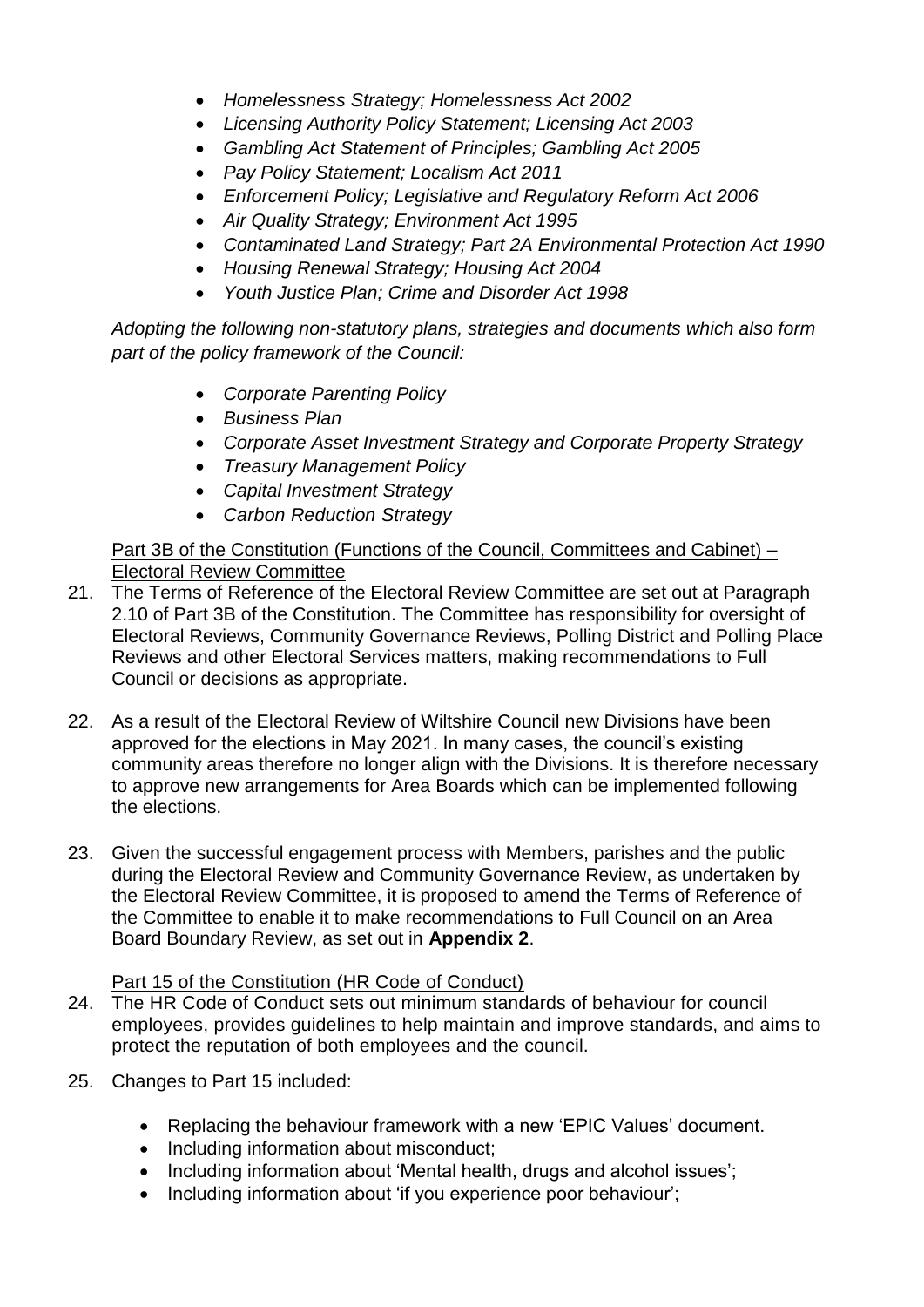- Including additional information about roles and responsibilities.
- Reviewed and modernised the code of conduct principles, renamed these 'behaviour principles' and aligned them to values**.**
- The principles have been updated through the amalgamation and simplification of the principles in the current code of conduct and the current behaviours framework as follows:
- Current Code of Conduct principles**:** selflessness, honesty and integrity, objectivity, accountability, openness, personal judgement, respect for others, duty to uphold the law, stewardship and leadership.
- New 'Behaviour principles': honesty and integrity, accountability and selflessness, openness, objectivity and respect, leadership, working together, doing your best.
- 26. A 'behaviour principles guidance document' has been written to sit alongside the policy to support these behaviour principles. This document includes examples of what each of these principles does and doesn't look like in the workplace, providing managers and staff with a clear single point of guidance on how all staff are expected to conduct themselves as a minimum within our organisation.
- 27. Key stakeholders including the recognised unions were consulted on the proposals before consideration by the Staffing Policy Committee.
- 28. The proposed revised Part 15 of the Constitution is set out at **Appendix 6**.

# **Safeguarding Implications**

29. There are no safeguarding issues arising from this report.

# **Procurement Implications**

30. There are no procurement issues arising from this report

# **Equalities Implications**

31. There are no equalities impacts arising from this report.

# **Risk Assessment**

32. There are no risk issues arising from this report.

# **Financial Implications**

33. There are no financial implications arising from this report.

# **Public Health Implications**

34. There are no public health impacts arising from this report.

# **Environmental and Climate Change Implications**

35. There are no environmental or climate change impacts arising from this report.

# **Workforce Implications**

36. There are no workforce implications arising from this report.